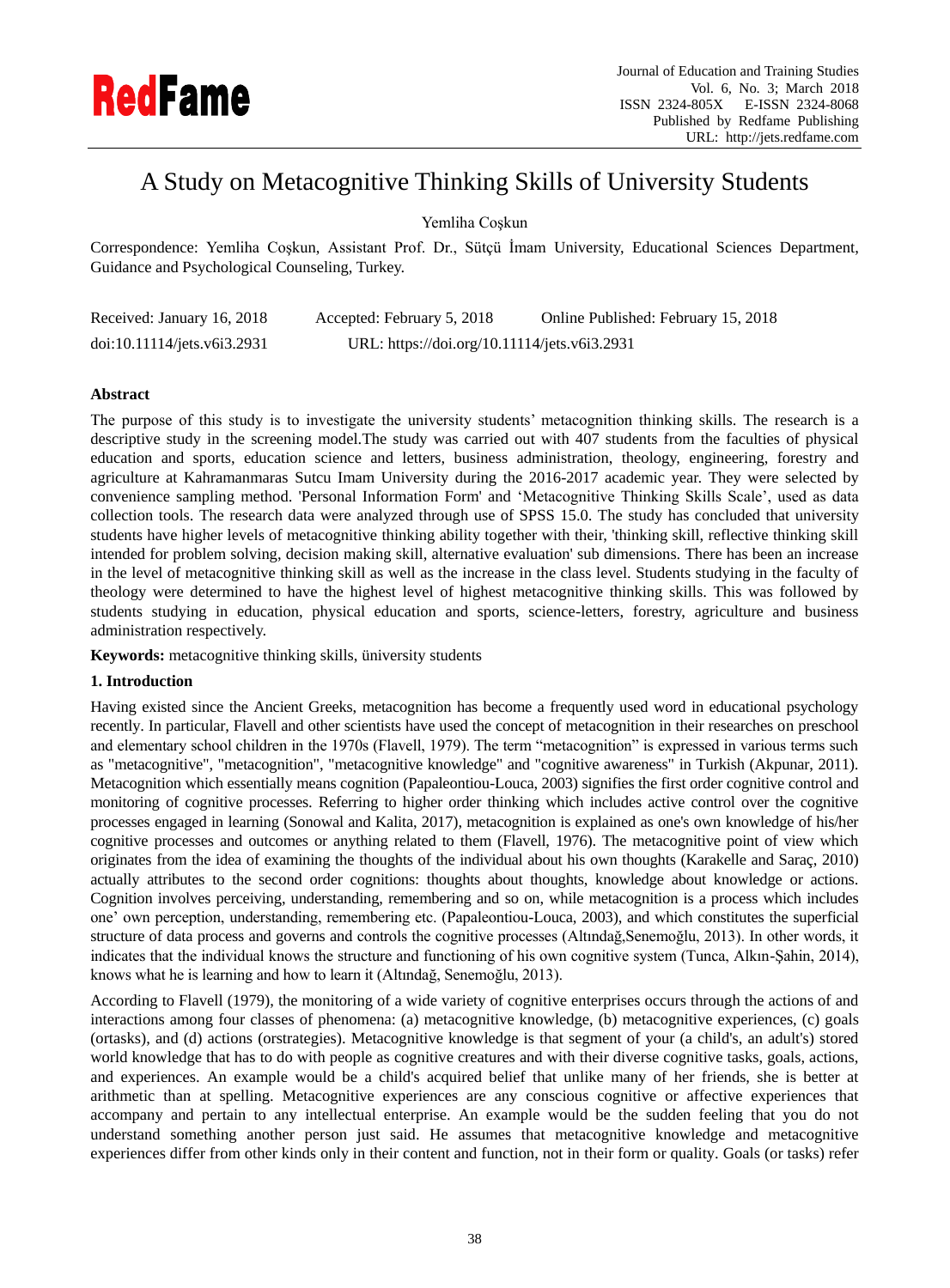to the objectives of a cognitive enterprise. Actions (orstrategies) refer to the cognitions or other behaviors employed to achieve them.

The reason for the appearance of metacognition in such a foreground in the learning process is the assumption that this ability is effective in ensuring the individual to gain self-learning skills (Akpunar, 2011). Along with the student-centered learning approaches, the learning process of the learners has begun to be taken more into consideration (Tuncer et al., 2016). The "constructivist learning" theory, which has been around in the field of education in recent years, aims to raise students who have an active role in the learning process, who research to get the lowdown, and who can use knowledge they acquire (Tüysüz, Karakuyu, Bilgin, 2008). Current researches have shown the initiation of these metacognitive skills from an early age (S azManzanares and Carbonero Mart n, 2017). In the last few years, researchers in various areas, particularly reading, memory development, and special education, have been showing great interest in exploring the role of cognitive monitoring and other aspects of metacognition in the fulfillment of cognitive tasks. These researchers are of the view that metacognitive beliefs, decisions and actions are the determinants of success or failure in a variety of activities, yet they are frequently overlooked. They believe that successful cognitive performance depends on not only adequate knowledge but also sufficient awareness and control of that knowledge (Garofalo and Lester, 1985). The analyzes have revealed that metacognitive skills are paramount in guiding the learning process (SázManzanaresand, Carbonero Mart n, 2017). Numerous studies have shown that metacognitive awareness plays a significant role in the academic success of students (Zhao and Mo, 2016).Metacognitive skills help students be self-responsible and self-directed and self-regulated (Sonowal and Kalita, 2017; Listiana and et al., 2016), be aware of their learning processes (Shank, 2017), be more conscious and strategic when learning (Zhao and Mo, 2016). It also enables them to make a self-evaluation in the process of acquisitions (Zimmerman and Martinez-Pons, 1988) and accurately measure their performance (Molenberghsand et al., 2016). However, this is a condition related to the competency of the individual to use metacognitive skills. Students need to be aware of their own mental processes and evaluate them (Tunca, Alkın-Şahin, 2014) as individuals show great differences in their metacognitive skills (Molenberghs and et al., 2016). While most of the students' metacognitive skills develop over time, some of them do not (Altındağ, Senemoğlu, 2013). Still, metacognition can be developed and taught through using different strategies in the learning environment (Yıldız&Akdağ, 2017; Schraw, 1998). Schraw (1998) stated that metacognitive knowledge is multidimensional, domain-general in nature, and teachable, and he identified four instructional strategies for ensuring the construction and acquisition of metacognitive awareness. These are; promoting general awareness, improving self-knowledge and regulatory skills, and encouraging learning environments which are appropriate to the construction and use of metacognition. Teaching metacognitive skills in this sense may provide a remarkable improvement in students" success. Students can learn to think about their own thinking processes and apply learning strategies that will help them to tackle with difficult learning (Altındağ, Senemoğlu, 2013). Upon analyzing the relevant literature, various studies appear to support this view. In their studies conducted with business students, Zhao and Mo (2016) have concluded that metacognitive awareness level is positively correlated with class performance; suggesting that students who have metacognitive-learning awareness perform better without being aware of it. Abdellah (2015) has noted that there is a positive relation between pre-service female teachers" metacognitive awareness and their academic achievement. In the study carried out with secondary school students, Çer & Sahin (2016) have found that the use of metacognitive strategies in the development of their reading comprehension skills of literary quality books helps those in the experimental group. Likewise, in another study conducted with high school students, a significant negative relationship has been identified between exam anxiety and metacognitive skills, while a significant positive relation has been found between metacognitive skills and academic achievement averages (Isgör, 2016). Thus, metacognition plays a critical role in successful learning (Livingston, 2003). In particular, it is essential that university students have success in their intensive learning activities, that they conduct their studies in a planned and regular manner, and that they have metacognitive awareness about their cognitive processes (Akın et al., 2007). In this regard, the researches to be done will be beneficial for demonstrating the metacognitive awareness profiles of the university students and making the teaching methods and techniques applied in the lessons, the curriculum content and the learning methods and strategies of the students efficient. Hence, this research aims to identify university students" metacognitive skill levels. Depending on the main problem "What is the metacognitive skill level of university students?", the answers to the following questions have been sought.

1.What are the metacognitive thinking skills levels of university students?

2.Do university students" metacognitive thinking skills levels differ across gender?

- 3.Do university students" metacognitive thinking skills levels differ across class level?
- 4. Do university students' metacognitive thinking skills levels differ across faculty?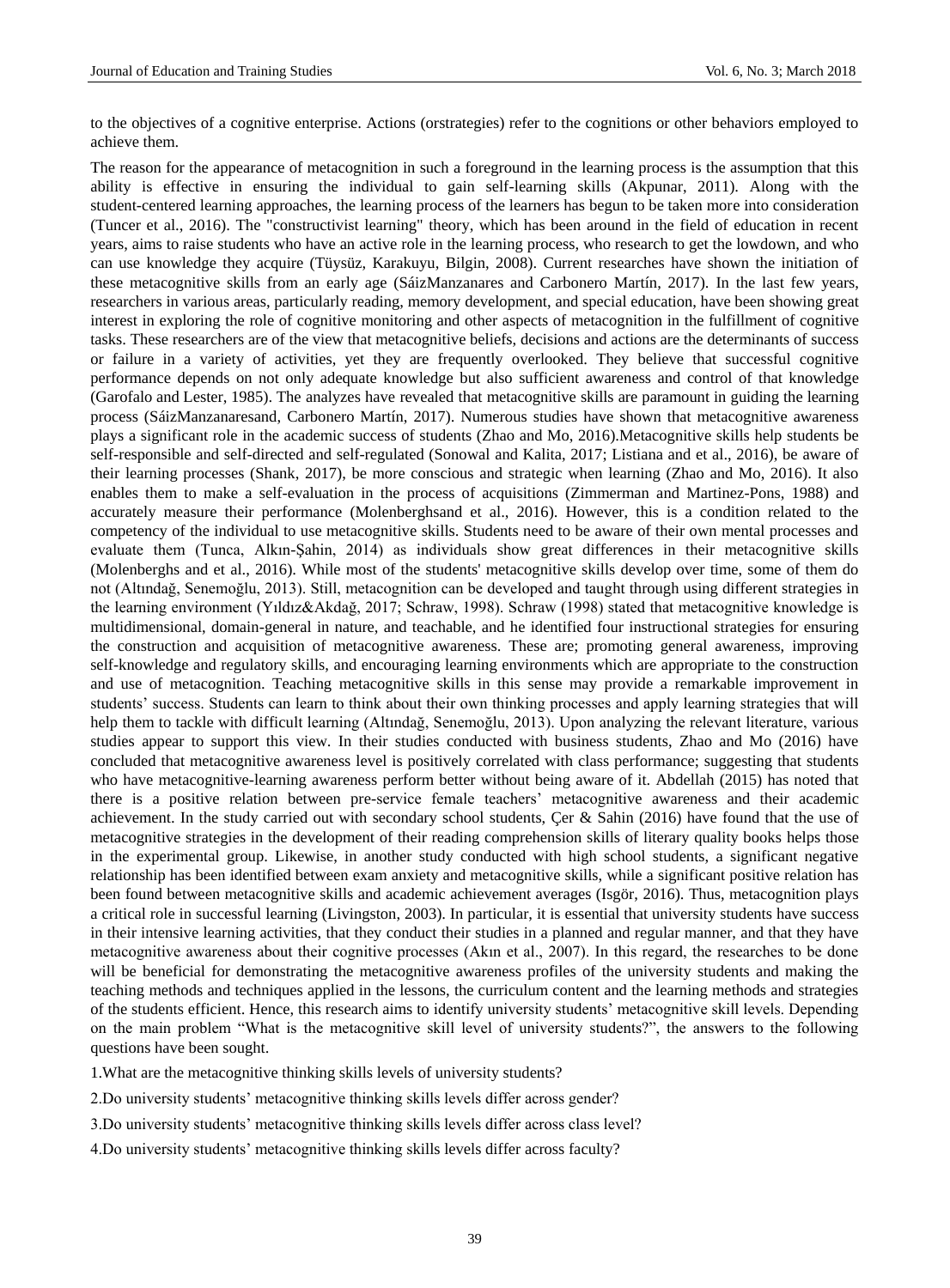#### **2. Method**

#### *2.1 Research Group*

The research sample holds a total of 407 second, third and fourth grade university students who study at the faculties of physical education and sports, education, science and letters, theology, business administration, engineering, forestry and agriculture at Kahramanmaraş Sütçü İmam University during the 2016 and 2017 academic year. They were selected through convenience sampling method.

Table 1. Demographic Characteristics of the Participants

| Demographic Characteristics      | N   | $\frac{0}{0}$ |
|----------------------------------|-----|---------------|
| Gender                           |     |               |
| Female                           | 239 | 58.7          |
| Male                             | 168 | 41.3          |
| Faculty / Vocational High School |     |               |
| Physical Education and Sports    | 43  | 10.6          |
| Education                        | 49  | 12.0          |
| Science-Letters                  | 90  | 22.1          |
| Theology                         | 38  | 9.3           |
| <b>Business Administration</b>   | 42  | 10.3          |
| Engineering                      | 45  | 11.1          |
| Forestry                         | 35  | 8.6           |
| Agriculture                      | 65  | 16.0          |
| Class Level                      |     |               |
| 2nd                              | 25  | 6.1           |
| 3rd                              | 229 | 56.3          |
| 4th                              | 153 | 37.6          |

Among the participants, 58.7% were female and 41.3% were male. Considering faculties, 10.6% of them are physical education and sports, 12.0% are education, 22.1% are science and letters, 9.3% are theology, 10.3% are business administration, 11.1% are engineering, 8.6% are forestry and 16.0% are agriculture faculty students. 6.1% of the participants are in the 2th class, 56.3% of the participants are in the 3rd class and 37.6% are in the 4th class level.

## *2.2 Research Model*

This study, which examines the metacognitive thinking skill levels of university students, is a descriptive study in the screening model.

#### *2.3 Data Collection Tools*

This research has used "Personal Information Form" developed by the researcher, and "Metacognitive Thinking Skills Scale" developed by Tuncer and Kaysi (2013).

#### 2.3.1 Personal Information Form

Personal information form developed by the researcher in order to collect data about the independent variables includes 3 questions in total (gender, faculty or vocational high school, class level).

#### 2.3.2 Metacognitive Thinking Skills Scale

The 'Metacognition Thinking Skills Scale' developed by Tuncer and Kaysi (2013) was used as data collection tool in the research. Explanatory and confirmatory factor analysis of the scale was conducted, and Cronbach's Alpha coefficient was calculated as .881. There are four factors in the scale consisting of 18 items: "thinking ability", "reflective thinking ability for problem solving", "decision making ability" and "alternative evaluation ability". This structure accounts for 56.57 of the total variance. The responses and scoring given to the scale items are of the form 'Strongly Agree=5', 'Agree=4', 'Undecided=3', 'Disagree=2' and 'Strongly Disagree=1'.

# *2.4 Process*

After the ethics approval of the research, it was realized with 2nd, 3rd, and 4th grade students who read in 9 different faculties at Sütçü İmam University in 2016-2017 academic year. 423students were included in the application, but were excluded from the survey because they were not eligible to score 16 forms in the study. Therefore, the research was conducted with 407 students.

#### *2.5 Data Analysis*

Data were analyzed through SPSS 15.0 packet statistical program. Arithmetic mean, frequency, standard deviation and percentage distributions were calculated in order to determine participants' socio-demographic characteristics, and metacognition thinking skills. Independent samples t-test to reveal the difference in metacognition thinking skillslevels in terms of gender. Besides, Kruskal-Wallis H-test was used to determine the difference in metacognition thinking skills levels depending on class level and faculty. Significance level was taken as 0.05.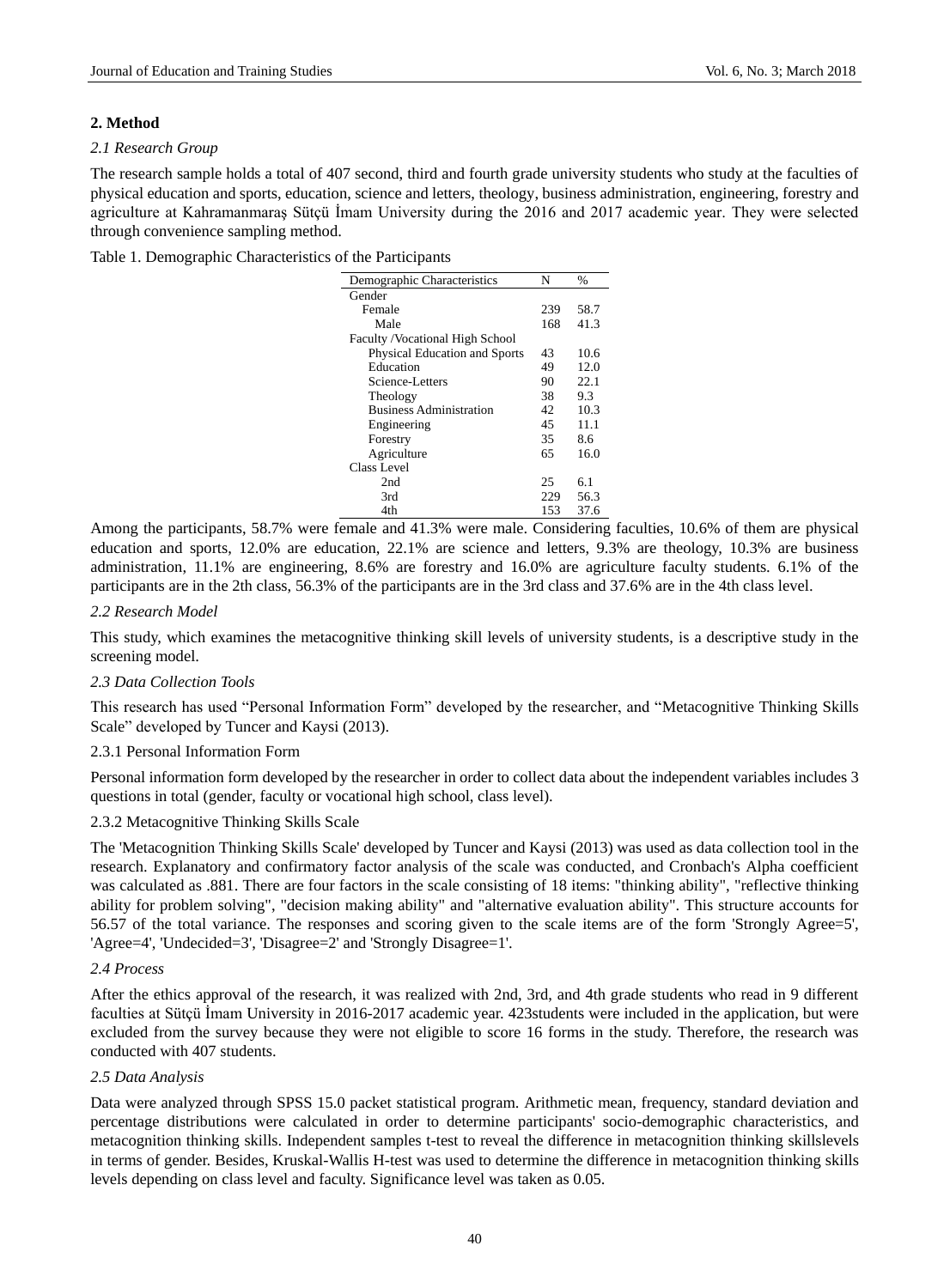#### **3. Findings**

The arithmetic mean and standard deviation values of the üniversity students' metacognitive thinking skill levels are presented in Table 2.

| Table 2. Arithmetic Mean and Standard Deviations Values of University Students' Metacognitive Thinking Skills Level |  |  |  |
|---------------------------------------------------------------------------------------------------------------------|--|--|--|
|---------------------------------------------------------------------------------------------------------------------|--|--|--|

| Variables                                                         |     | Arithmetic Mean | <b>Standard Deviation</b> |
|-------------------------------------------------------------------|-----|-----------------|---------------------------|
| 1. Thinking SkillLevel                                            | 407 | 20.72           | 3.93                      |
| 2. Reflective Thinking Skill Intended for Problem<br>Solvinglevel | 407 | 19.18           | 4.11                      |
| 3. Decision Making Skill level                                    | 407 | 15.98           | 3.60                      |
| 4. Alternative Evaluation Skill                                   | 407 | 15.54           | 3.48                      |
| 5. The overall scale                                              | 407 | 71.44           | 13.09                     |

Table 2 depicts that the students have 20.72 arithmetic mean scores and 3.93 standard deviations of their thinking skill level; 19.18arithmetic mean scores and 4.11 standard deviations of their reflective thinking skill intended for problem solving level; 15.98arithmetic mean scores and 3.60 standard deviations of their decision making skill level; 15.54arithmetic mean scores and 3.48 standard deviations of their alternative evaluation skill, while that of the arithmetic mean and standard deviation of their all metacognitive thinking skill scale scores is 71.44 and 13.09, respectively. Accordingly, it is likely to mention that students" metacognitive thinking skill levels are high.

Table 3. Arithmetic Mean and Standard Deviation Values of Students" Metacognitive Thinking Skills Level by Faculty

| Faculties                      | N  | Arithmetic Mean | <b>Standard Deviation</b> |
|--------------------------------|----|-----------------|---------------------------|
| Theology                       | 38 | 76.63           | 10.43                     |
| Education                      | 49 | 74.97           | 10.91                     |
| Physical education and sports  | 43 | 74.67           | 10.43                     |
| Science-Letters                | 90 | 73.67           | 12.64                     |
| Forestry                       | 35 | 71.02           | 8.65                      |
| Agriculture                    | 65 | 70.47           | 13.29                     |
| <b>Business Administration</b> | 42 | 65.95           | 16.10                     |
| Engineering                    | 45 | 62.53           | 15.19                     |

Upon analyzing students" metacognitive thinking skill level scores by faculty, theology faculty students possess the highest mean, which is respectively followed by those from the faculties of education, physical education and sports, science and letters, forestry, agriculture, business administration and engineering.

Table 4. Independent Group t-test Results of Meta Cognitive Thinking Skills Level of University Students in terms of Gender

| Variables                                                      | Gender | N   | Mean  | Std. Deviation | df     | t    | p    |
|----------------------------------------------------------------|--------|-----|-------|----------------|--------|------|------|
| 1. Thinking SkillLevel                                         | Female | 239 | 21.23 | 3.46           | 301.17 | 2.97 | .003 |
|                                                                | Male   | 168 | 20.01 | 4.44           |        |      |      |
| 2. Reflective Thinking Skill Intended for Problem Solvinglevel | Female | 239 | 19.80 | 3.73           | 317.70 | 3.57 | .000 |
|                                                                | Male   | 168 | 18.30 | 4.46           |        |      |      |
| 3. Decision Making Skill level                                 | Female | 239 | 16.60 | 3.25           | 317.50 | 4.10 | .000 |
|                                                                | Male   | 168 | 15.10 | 3.89           |        |      |      |
| 4. Alternative Evaluation Skill                                | Female | 239 | 16.13 | 3.09           | 309.50 | 4.00 | .000 |
|                                                                | Male   | 168 | 14.70 | 3.83           |        |      |      |
| 5. The overall scale                                           | Female | 239 | 73.78 | 11.74          | 315.10 | 4.24 | .000 |
|                                                                | Male   | 168 | 68.12 | 14.20          |        |      |      |

As seen in Table 4, a significant difference has been noted between students' thinking skill level scores (t = 2,97; p<.01); reflective thinking skill intended for problem solving level (t =3,57; p<.01); decision making skill level (t =4, 10; p<.01); alternative evaluation skill (t =4 ,10; p<.01) and the all metacognitive thinking skill scales cores(t =4 ,24; p<.01)depending upon gender in favor of female students.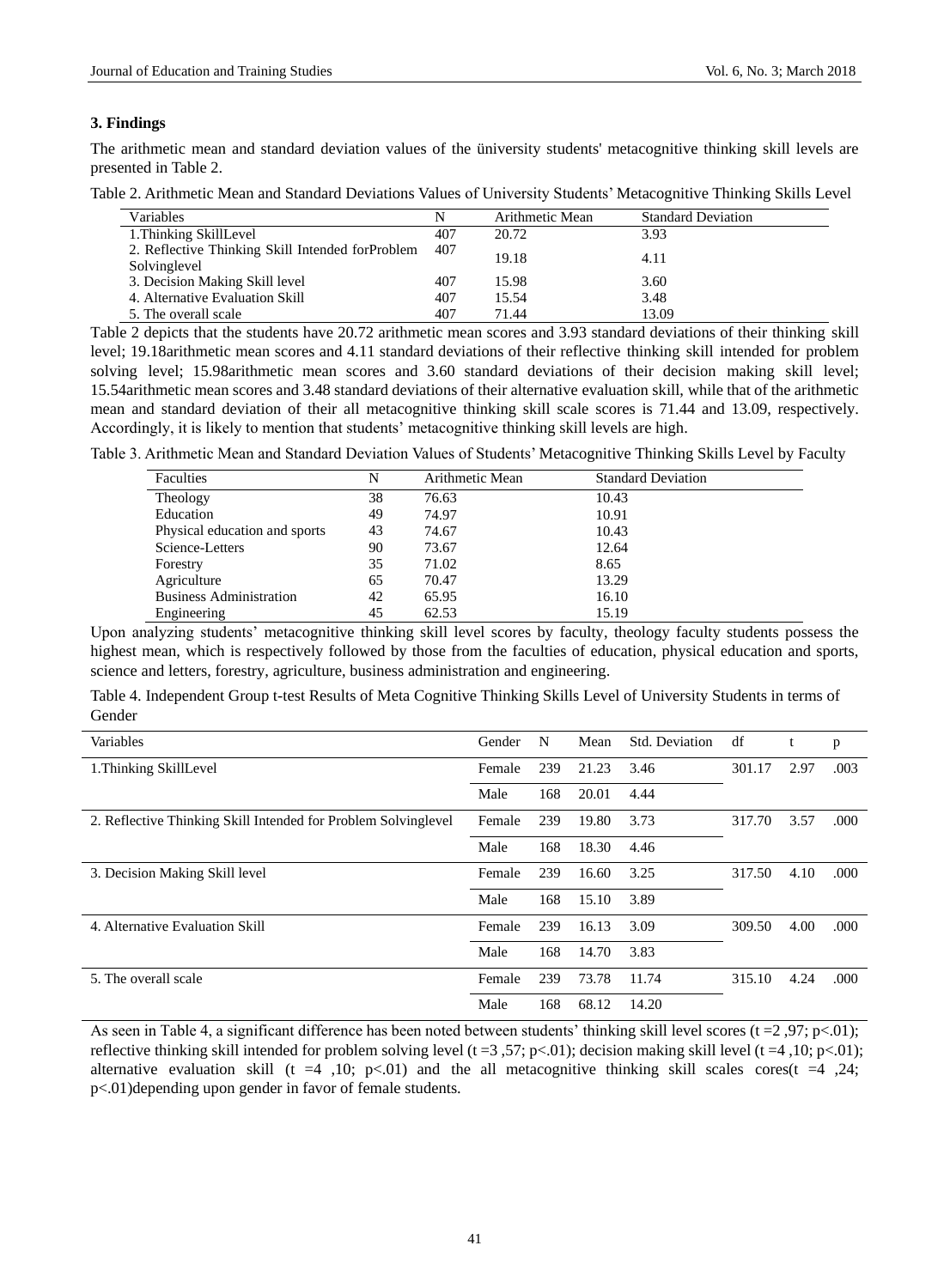| Variables                    | Class | N   | Mean Rank | df             | $\mathrm{X}^2$ | p    | Significant<br>difference |
|------------------------------|-------|-----|-----------|----------------|----------------|------|---------------------------|
| 1. Thinking SkillLevel       | 2nd   | 25  | 161.88    | $\overline{c}$ | 9.03           | .011 | 4 > 2                     |
|                              | 3rd   | 229 | 195.23    |                |                |      | 4 > 3                     |
|                              | 4th   | 153 | 224.01    |                |                |      |                           |
| Reflective<br>Thinking<br>2. | 2nd   | 25  | 163.34    | $\overline{c}$ | 11.05          | .004 | 4 > 2                     |
| forProblem<br>Skill Intended | 3rd   | 229 | 192.94    |                |                |      | 4 > 3                     |
| Solvinglevel                 | 4th   | 153 | 227.20    |                |                |      |                           |
| 3. Decision Making Skill     | 2nd   | 25  | 173.60    | 2              | 11.49          | .003 | 4 > 2                     |
| level                        | 3rd   | 229 | 190.82    |                |                |      | 4 > 3                     |
|                              | 4th   | 153 | 228.70    |                |                |      |                           |
| 4. Alternative<br>Evaluation | 2nd   | 25  | 164.86    | $\overline{c}$ | 10.24          | .006 | 4 > 2                     |
| Skill                        | 3rd   | 229 | 193.40    |                |                |      | 4 > 3                     |
|                              | 4th   | 153 | 226.26    |                |                |      |                           |
| 5. The overall scale         | 2nd   | 25  | 162.14    | 2              | 13.48          | .001 | 4 > 2                     |
|                              | 3rd   | 229 | 191.11    |                |                |      | 4 > 3                     |
|                              | 4th   | 153 | 230.13    |                |                |      |                           |

Table 5. Kruskal Wallis-H Test Results of University Students" Metacognitive Thinking Skills Levels in terms of Class Level

'Kruskal Wallis-H' test shows that there exists a statistically significant difference between students' level of thinking skill ( $x^2$ =9.03; p<.05); level of reflective thinking skill intended for problem solving ( $x^2$ =11.05; p<.01); level of decision making skill( $x^2$ =11.49; p<.01); level of alternative evaluation skill ( $x^2$ =10.24; p<.01) and level of the overall scale  $(x^2=13.48; p<.01)$ depending on their class level. 'Mann Whitney-U' test reveals that students from the 4<sup>th</sup> class students have higher levels of thinking skill level; reflective thinking skill; decision making skill level; alternative evaluation skill and the overall scale compared to those from the  $2<sup>nd</sup>$  and  $3<sup>rd</sup>$  class students.

"Kruskal Wallis-H" test shows that there exists a statistically significant difference between students" level of thinking skill ( $x^2$ =25.71; p<.01); level of reflective thinking skill intended for problem solving ( $x^2$ =33.82; p<.01); level of decision making skill ( $x^2$ =31,03; p<.01); level of alternative evaluation skill ( $x^2$ =31.37; p<.01) and level of the overall scale  $(x^2=37.71; p<.01$ )ran order depending on their faculties. 'Mann Whitney-U' test reveals that students from the physical education and sports department; education; science and letters; theology; forestry and agriculture faculty students have higher levels of thinking skill compared to those from the faculties of engineering; besides the level of thinking ability of the students of theology faculty is higher than those of the business administration, forestry, and agriculture faculty students. It seems that engineering faculty students are at a higher level than the agriculture faculty students. In terms of level of reflective thinking skill intended for problem solving, physical education and sports department students are higher than engineering and agriculture faculty students; education faculty students are higher than business administration, engineering and agriculture faculty students; science and letters faculty students are higher than engineering faculty students; theology faculty students are higher than engineering, forestry, and agriculture faculty students; forest faculty students are higher than engineering faculty students and agriculture faculty students are higher than engineering faculty students. In terms of level of decision making skill,physical education and sports department students are higher than business administration and engineering faculty students; education faculty students are higher than business administration and engineering faculty students; science and letters faculty students are higher than business administration, engineering and agriculture faculty students; theology faculty students are higher than physical education and sports department, business administration, engineering, forest and agriculture faculty students; forest faculty students are higher than engineering faculty students. In terms of level of alternative evaluation skill, physical education and sports department students are higher than business administration, engineering and forest faculty students; education faculty students are higher than business administration, engineering and forest faculty students; science and letters faculty students are higher than business administration and engineering faculty students; theology faculty students are higher than business administration and engineering faculty students; agriculture faculty students are higher than business administration and engineering faculty students. In terms of level of the overall scale, physical education and sports department students are higher than business administration, engineering and forest faculty students; education faculty students are higher than business administration, engineering and forest faculty students; science and letters faculty students are higher than business administration and engineering faculty students; theology faculty students are higher than business administration, engineering, forest and agriculture faculty students; forest faculty and agriculture faculty students are higher than engineering faculty students.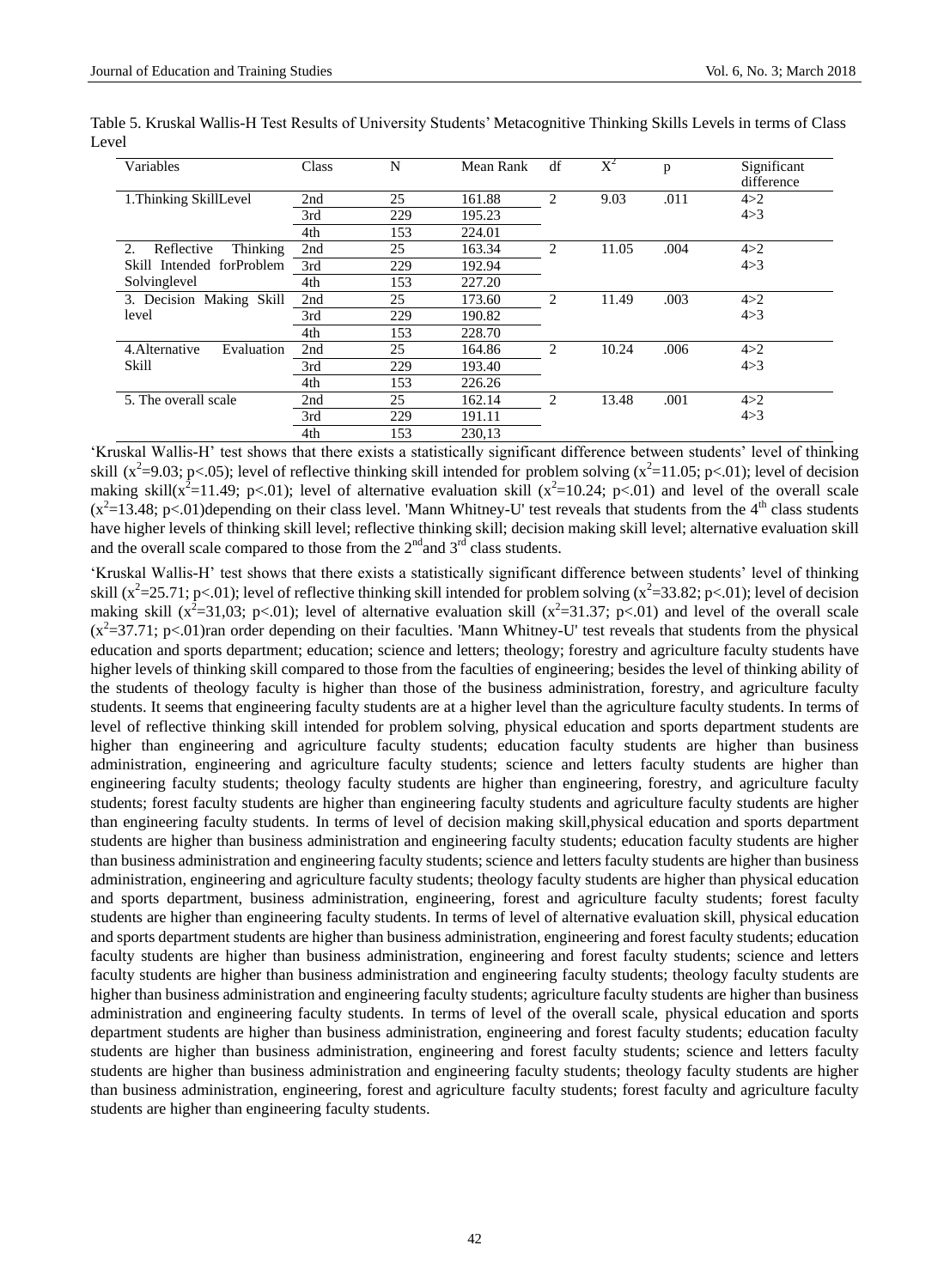| Variables                                 | Faculty                  | N            | Mean<br>Rank | df | $X^2$          | $\mathbf{p}$ | Significant<br>difference |
|-------------------------------------------|--------------------------|--------------|--------------|----|----------------|--------------|---------------------------|
|                                           | education                |              |              | 7  | 25.71          | .001         | A>F                       |
| 1. Thinking SkillLevel                    | A-Physical<br>and sports | 43           | 218.90       |    |                |              | B>F                       |
|                                           | <b>B-Education</b>       | 49           | 201.64       |    |                |              | C>F                       |
|                                           | C- Science-Letters       | 90           | 224.79       |    |                |              | $D>E$ ,<br>$D>F$ ,        |
|                                           | D-Theology               | 38           | 253.71       |    |                |              | D>G,D>H                   |
|                                           | $E-$<br><b>Business</b>  | 42           |              |    |                |              | G>F                       |
|                                           | Administration           |              | 184.27       |    |                |              | H>F                       |
|                                           | F- Engineering           | 45           | 141.43       |    |                |              |                           |
|                                           | G-Forestry               | 35           | 182.96       |    |                |              |                           |
|                                           | H- Agriculture           | 65           | 204.72       |    |                |              |                           |
|                                           | A-Physical<br>education  | 43           | 233.85       | 7  | 33.82          | A>F, A/H     |                           |
| 2. Reflective Thinking Skill Intended for | and sports               |              |              |    |                |              | B>E, B>F, B>H             |
| Problem Solving level                     | <b>B-Education</b>       | 49           | 240.40       |    |                |              | C>F                       |
|                                           | C- Science-Letters       | 90           | 219.86       |    |                |              | D>F, D>G, D>H             |
|                                           | D-Theology               | 38           | 234.71       |    |                |              | G>F                       |
|                                           | $E-$<br><b>Business</b>  | 42           | 184.88       |    |                |              | H>F                       |
|                                           | Administration           |              |              |    |                |              |                           |
|                                           | F- Engineering           | 45           | 127.16       |    |                |              |                           |
|                                           | G-Forestry               | 35           | 194.73       |    |                |              |                           |
|                                           | H- Agriculture           | 65           | 187.48       |    |                |              |                           |
|                                           | education<br>A-Physical  | 43           | 208.41       | 7  | 31.03          | .000         | A>E, A>F                  |
| 3. Decision Making Skill level            | and sports               |              |              |    |                |              | B>E, B>F                  |
|                                           | <b>B-Education</b>       | 49           | 224.14       |    |                |              | C>E, C>F, C>H             |
|                                           | C- Science-Letters       | 90           | 229.57       |    |                |              | D>A,D>E,<br>$D>F$ ,       |
|                                           | D-Theology               | 38           | 256.42       |    |                |              | D>G, D>H                  |
|                                           | Е-<br><b>Business</b>    | 42           | 154.99       |    |                |              | G>F                       |
|                                           | Administration           |              |              |    |                |              |                           |
|                                           | F- Engineering           | 45           | 151.31       |    |                |              |                           |
|                                           | G- Forestry              | 35           | 198.24       |    |                |              |                           |
|                                           | H- Agriculture           | 65           | 191.10       |    |                |              |                           |
|                                           | A-Physical<br>education  | 43           | 243.88       | 7  | 31.37          | .000         | $A>E$ , $A>F$ , $A>G$     |
| 4. Alternative Evaluation Skill           | and sports               |              |              |    |                |              | $B>E$ , $B>F$ , $B>G$     |
|                                           | <b>B-Education</b>       | 49           | 239.71       |    |                |              | $C>E$ , $C>F$             |
|                                           | C- Science-Letters       | 90           | 220.26       |    |                |              |                           |
|                                           | D-Theology               | 38           | 217.21       |    |                |              | H>E, H>F                  |
|                                           | $E-$<br><b>Business</b>  | 42           | 156.14       |    |                |              |                           |
|                                           | Administration           |              |              |    |                |              |                           |
|                                           | F- Engineering           | 45           | 146.18       |    |                |              |                           |
|                                           | G- Forestry              | 35           | 179.81       |    |                |              |                           |
|                                           | H- Agriculture           | 65           | 204.44       |    |                |              |                           |
|                                           | A-Physical<br>education  | 43           | 231.22       | 7  | 37.71          | .000         | A>E, A>F, A>G             |
| 5. The overall scale                      | and sports               |              |              |    |                |              | B>E, B>F, B>G             |
|                                           | <b>B-Education</b>       | 49           | 230.91       |    |                |              | C>E, C>F, C>G             |
|                                           | C- Science-Letters       | 228.64<br>90 |              |    | D>E, D>F, D>G, |              |                           |
|                                           | D-Theology               | 38           | 248.30       |    |                |              | D>H G>F                   |
|                                           | $E-$<br><b>Business</b>  | 42           | 159.29       |    |                |              | H>F                       |
|                                           | Administration           |              |              |    |                |              |                           |
|                                           | F- Engineering           | 45           | 134.93       |    |                |              |                           |
|                                           | G-Forestry               | 35           | 178.99       |    |                |              |                           |
|                                           | H- Agriculture           | 65           | 195.87       |    |                |              |                           |

Table 6. Kruskal Wallis-H Test Results of University Students" Metacognitive Thinking Skills Levels in terms of Faculty

#### **4. Discussion**

Educational phenomenon is a struggle for individuals to gain the desired behaviors. However, many factors are influential in the realization of education and during the learning process of individuals. Some of them are related to the environment in which individuals live, while others are associated with themselves. Even if the same curriculum is applied, individual differences exist in the outcomes and productivity. One of the reasons for this is the metacognitive thinking skill of the individuals. Individuals with metacognitive thinking skills, which are considered as an improvable skill, are likely to be more successful in the cognitive efforts engaged in education. Thus, the training efforts will be made more productive for both the individual and the institution. Therefore, determining the metacognitive skill level of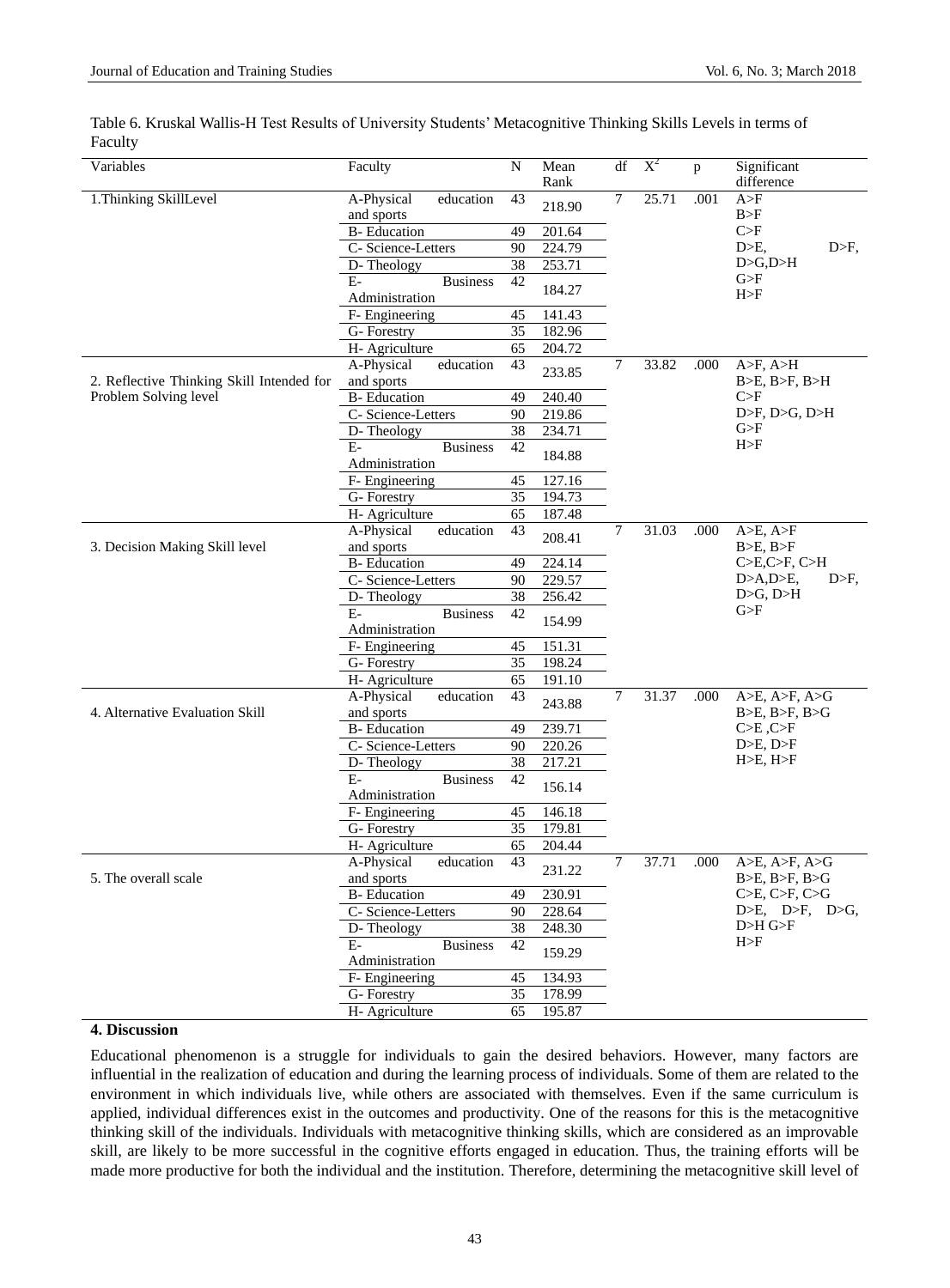the youth as a part of education is of utmost importance for promoting students to gain metacognitive awareness along with the development and implementation of strategies in the improvement of this ability.

Upon analyzing the findings of the present study, university students have been found to possess higher levels of metacognitive thinking skills together with sub-dimensions of thinking skill, reflective thinking skill, intended for problem solving, decision making skill, alternative evaluation. Considering the related literature, Adıgüzel and Orhan (2017a); Nazik and etc. (2014), Adıgüzel and Orhan (2017b.) and Kana (2015); Alkan and Erdem (2012) have determined that university students have higher levels of metacognitive thinking skills. This result suggests that the cognitive strategies that university students in the last stage of the education system have learned in the process of preparing for the university entrance exams and the knowledge they have gained in the fields where they have to specialize in universities have contributed significantly to their metacognitive thinking skills. Moreover, findings related to the class level are in line with this result. Research results have also revealed that there is an increase in the level of metacognitive thinking skills including all sub-dimensions depending on the moving up. It may be wise to mention that students become much more competent in conducting metacognitive strategies in their cognitive efforts as the class level increases. Tüysüz, Karakuyu, Bilgin (2008) have found that prospective teachers" metacognition levels increase as the class level increases. Similar results have emerged in Gül, Özay and Sadi"s study (2015).The results of the current research have suggested that participants" overall metacognitive thinking skills and the sub-dimensions of thinking skill, reflective thinking skill intended forproblem solving, decision making skill, alternative evaluation differ across gender. The difference has been found to be in favor of female students. This indicates that female students are able to control their thinking processes better than male students, and they are more successful in developing metacognitive strategies. Considering the relevant literature, various studies have achieved similar results. In their studies conducted with university students, Ateş (2013); Kana (2015); Küçük Kılıç, Cihan and Öncü (2015), Gül, Özay and Sadi (2015) have concluded that average scores of female participants in metacognitive learning strategies were higher compared to those of males. Adıgüzel and Orhan (2017) have carried out a research on university students attending basic English course and found that students metacognitive skill levels differed in favor of female students. Besides, Baykara (2011) has determined no significant difference between university students" metacognitive total scores in terms of gender. Likewise, no significant difference has been identified between university students" metacognitive thinking skills depending on gender in the studies of Tüysüz, Karakuyu, Bilgin (2008); Bakioğlu et al., (2015), Ayazgök and Aslan (2014). When the literature has been analyzed, findings are available related to the difference between students" metacognitive thinking skills in terms of gender, while some findings show that female students have higher levels of metacognitive thinking skills compared to males. Thus, it is likely that there is a positive perception in favor of females regarding metacognitive thinking skills. Similar studies may be conducted to make the situation more precise.

Research results have also shown that theology and education faculty, physical education and sports high school students" metacognitive thinking skill levels are higher than other faculties. This may result from the fact that students are exposed to different types of scoring types during the entrance to these faculties and that the content of the education they receive may lead to a difference in their cognitive structures. As a matter of fact, the aim of the education activities of the students from all these faculties is to provide a direct service for people. There is a need for a more active, dynamic and strategic intellectual structure, rather than static, as a requirement for interactions with people. Therefore, that the metacognitive skill levels of students studying at the direct human-oriented departments are higher than those who study in other faculties is an expected result. Several studies have also revealed significant differences among faculties in terms of metacognitive thinking skills. Demir, Kaymak Ö. (2011) and Bakioğlu et al., (2015) have determined significant differences between students" metacognitive thinking skills of the students in terms of faculty. In addition, research results show that students' metacognitive thinking skills do not vary across faculties (Aljaberi & Gheith, 2015).

As a result, university students" high level of metacognitive thinking skills may be stated to be an important anticipation related to the educational process. The findings indicate that the education programs are successful in such a way that the students" own and their educators' efforts succeed in raising students with metacognitive thinking skills. This success will not only be an inseparable part of the educational process, but also an invaluable contribution to the students" professional competencies and achievements. Therefore, it is highly significant for the stakeholders to maintain and develop this success during the university education process. It will also be useful to conduct researches with different educational institutions and different socio-demographic conditions in respect of raising awareness.

## **References**

Abdellah, R. (2015). Metacognitive awareness and its relation to academic achievement and teaching performance of pre-service female teachers in Ajman University in UAE, *Procedia-Social and Behavioral Sciences, 174*, 560-567. <https://doi.org/10.1016/j.sbspro.2015.01.707>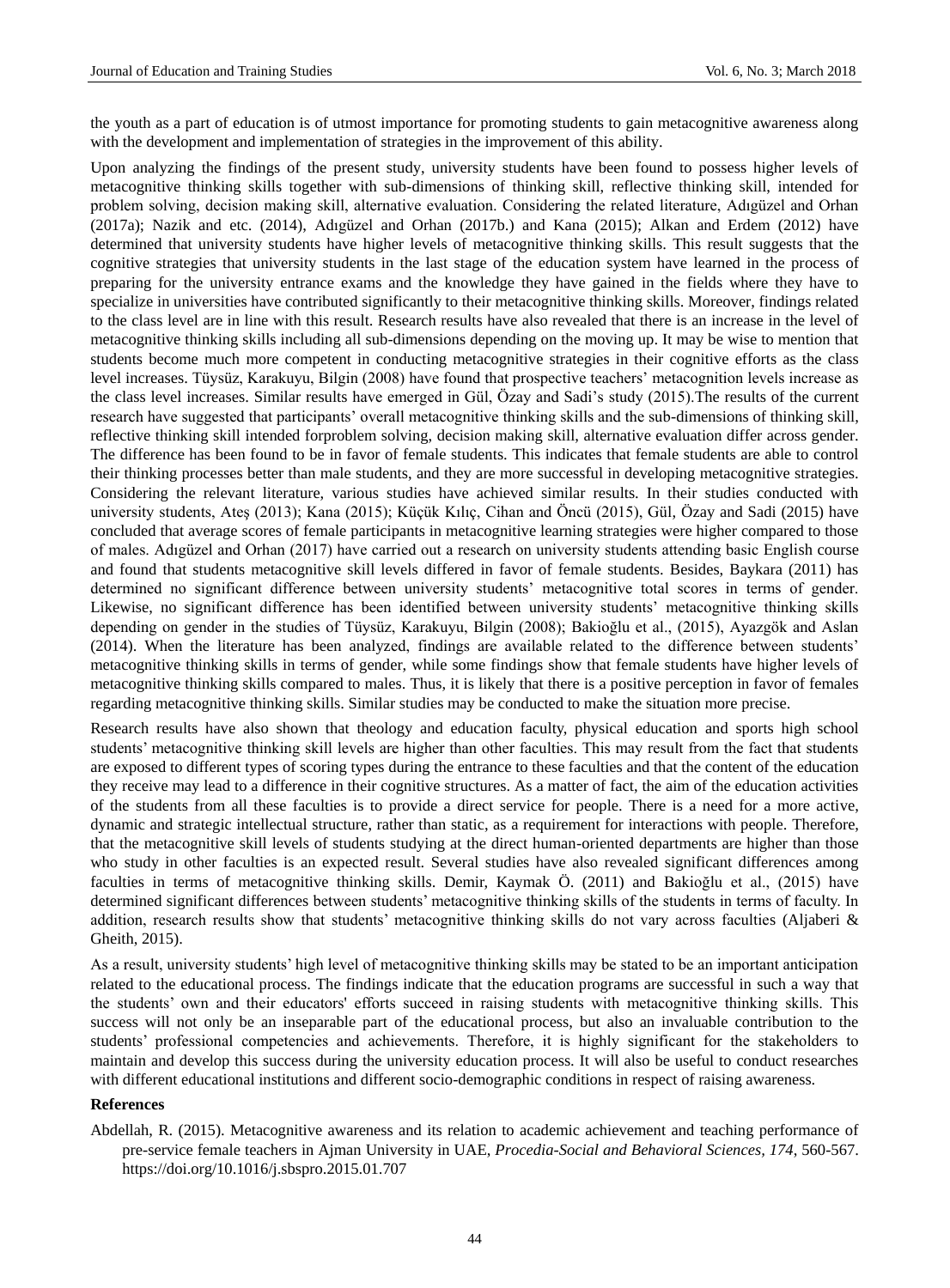- Adıgüzel, A., & Orhan, A. (2017a). The relation between English learning students" levels of self-regulation and metacognitive skills and their English academic achievements, *Journal of Education and Practice*, *8*(9), 115-125.
- Adıgüzel, A., *&* Orhan, A. (2017b). Öğrencilerin üstbiliş beceri düzeyleri ile İngilizce dersine ilişkin akademik başarıları arasındaki ilişki, *Ihlara Eğitim Araştırmaları Dergisi, 2*[\(1\),](http://dergipark.gov.tr/ihead/issue/30186) 5-14.
- Akın, A., Abacı, R., & Çetin, B. (2007). Bilişötesi Farkındalık Envanteri"ninTürkçe Formunun Geçerlik ve Güvenirlik Çalışması. *Kuram ve Uygulamada Eğitim Bilimleri / Educational Sciences: Theory & Practice, 7*(2), 655-680.
- Akpunar, B. (2011). The analysis of the concept of cognition and metacognition in terms of the philosophy of mind, *Turkish Studies - International Periodical For The Languages, Literature and History of Turkish or Turkic, 6*(4), 353-365.
- Aljaberi, N. M., & Gheith, E. (2015). University students" level of metacognitive thinking and their ability to solve problems. *American International Journal of Contemporary Research, 5*(3), 121-134.
- Alkan, F., & Erdem, E. (2012). A Study on the metacognitive awareness of prospective teachers, *Atatürk Üniversitesi, Kazım Karabekir Eğitim Fakültesi Dergisi, 25.*
- Altındağ, M., & Senemoğlu, N. (2013). Metacognitive skills scale, *H. U. Journal of Education, 28*(1), 15-26.
- Ateş, A. (2013). Üniversite Öğrencilerinin okuma stratejileri üstbilişsel farkındalık düzeyleri (İnönü Üniversitesi örneği), *Uluslararası Türkçe Edebiyat Kültür Eğitim Dergisi, International Journal of Turkish Literature Culture Education, 2*(4), 258-273. <https://doi.org/10.7884/teke.223>
- Ayazgök, B., & Aslan, H. (2014). The review of academic perception, level of metacognitive awareness and reflective thinking skills of science and mathematic üniversity students, *Procedia - Social and Behavioral Sciences, 141*, 781–790[. https://doi.org/10.1016/j.sbspro.2014.05.137](https://doi.org/10.1016/j.sbspro.2014.05.137)
- Bakioğlu, B., Alkış, K. M., Karamustafaoğlu, O., Uluçınar, S. Ş., Akman, E., Ersanlı, E., & Çakır, R. (2015). Öğretmen adaylarının bilişötesi farkındalık düzeyi, problem çözme becerileri ve teknoloji tutumlarının incelenmesi, *Trakya Üniversitesi Eğitim Fakültesi Dergisi, 5*(1), 22-33.
- Baykara, K. (2011). A study on "teacher efficacy perceptions" and "metacognitive learning strategies" of prospective teachers.*H. U. Journal of Education, 40*, 80-92.
- Çer, E., & Sahin, E. (2016). Improving reading comprehension skills with children's books through metacognitive strategy: *The Turkish Context, Journal of Education and Training Studies, 4*(9), 109-119. <https://doi.org/10.11114/jets.v4i9.1566>
- Demir, Ö., & Kaymak, Ö. S. (2011). Üniversite öğrencilerinin üst biliş düzeylerinin çeşitli değişkenler açısından incelenmesi, *Ç.Ü. Sosyal Bilimler Enstitüsü Dergisi, 20*(3), 145-160.
- Flavell, J. H. (1976). Metacognitive aspects of problem solving. In: Resnick, L.B., (Ed.), *The Nature of Intelligence,*  Lawrence Erlbaum Associates, Hillsdale, 231-235.
- Flavell, J. H. (1979). Metacognition and cognitive monitoring: A new area of cognitive developmental inquiry. *American Psychologist, 34*(10), 906-911.<https://doi.org/10.1037/0003-066X.34.10.906>
- Garofalo, J., & Lester, F. K. Jr. (1985). Metacognition, cognitive monitoring, and mathematical performance, *Journal for Research in Mathematics Education, 16*(3), 163-176. <https://doi.org/10.2307/748391>
- Gül, Ş., Özay K., E., & Yılmaz, S. Y. S. (2015). Biyoloji öğretmeni adaylarının üstbiliş farkındalıklarının farklı değişkenler açısından incelenmesi, *Hasan Ali YücelEğitim FakültesiDergisi, 12-1*(23), 83-91.
- Isgör, I. Y. (2016). Metacognitive skills, academic success and exam anxiety as the predictors of psychological well-being, *Journal of Education and Training Studies, 4*(9), 35-42.<https://doi.org/10.11114/jets.v4i9.1607>
- Kana, F. (2015). Türkçe öğretmeniadaylarının üstbiliş farkındalık düzeyleri, *Akademik Sosyal Araştırmalar Dergisi, 3*(17), 66-81.
- Karakelle, S., & Saraç, S. (2010). Üst biliş hakkında bir gözden geçirme: Üstbiliş çalışmaları mı yoksa üst bilişsel yaklaşım mı? *Türk Psikoloji Yazıları, 13*(26), 45-60.
- Küçük, K. S., Cihan, H., & Öncü, E. (2015). Metacognitive learning strategies and academic self-efficacy of pre-service physical education teachers and their attitudes towards the profession of teaching, *Spor.Bilimleri. Dergisi, Hacettepe Journal of Sport Sciences, 26*(3), 77–89.